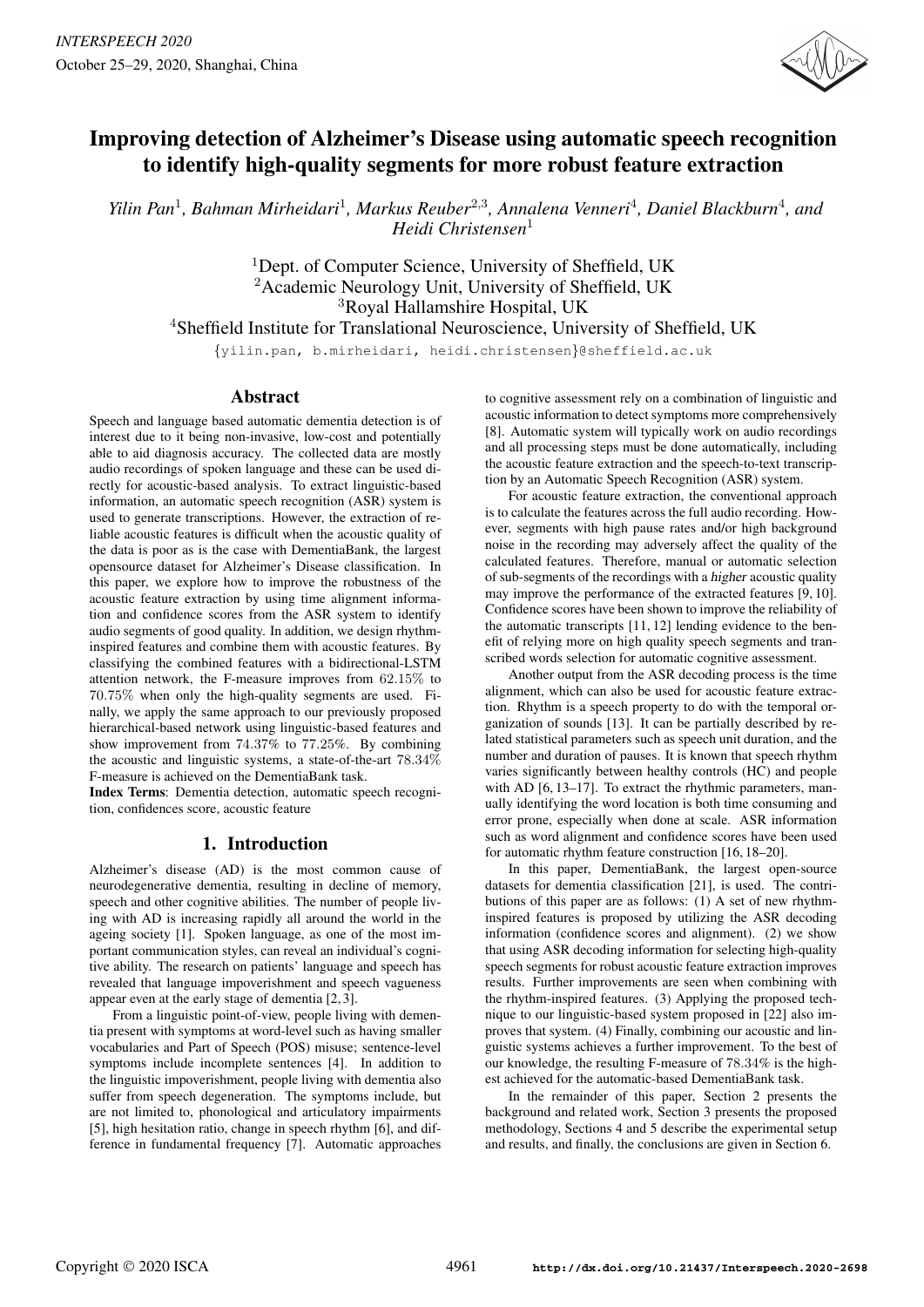# 2. Background

DementiaBank, recorded between 1983 and 1988, is the most widely used opensource dataset for dementia detection. It contains acoustic recordings of people describing the *cookie theft* picture. The high background noise, variations in audio quality and the limited number of recordings increase the difficulties of speech analytics-based research investigating acoustic cues. Developing approaches that are robust to such challenges are essential for automatic systems to eventually make the leap from a lab setting to being reliable in-the-wild.

Electroencephalography (EEG) recordings from AD and HC shows a close link between the average duration of speech units and the frequency range of cortical oscillations that can be influenced by cognitive decline [13]. The change of speech and pause duration is constructed into rhythm features for AD detection. In addition to speech rhythm [15], duration features [13], speech fluency [14], semantic fluency [16], or pause location [6, 17] are also adopted to describe similar symptom in the literature. While modelling the rhythm characters, most of the research regards syllables or words equally without taking their quality into consideration. However, some symptoms of speech articulation disorders, like phonological errors or unclear pronunciations can also be found in AD [5]. Rhythm features, used for describing the organization of the sound, can be more robust if the adverse affect of the speech quality handled better.

In an ASR system, the acoustic segments tend to be difficult to recognize if the word articulation is 'blurred' or there is a lot of background noise, resulting in a low confidence score for the recognized word. In this paper, we propose to use the confidence score as a proxy measure for the quality of the spoken segments and the reliability of the recognized words. Specifically, a set of more informative and robust rhythm features is designed by utilizing word confidence scores for the speech pattern description. Additionally, the higher quality spoken segments and transcribed words are identified for extracting acoustic and linguistic information for the automatic system.

The extracted features can be classified by either the traditional linear classifiers, like Support Vector Machine (SVM) and Logistic Regression (LR), or neural networks (NNs), like Convolutional Neural Networks (CNNs) and Recurrent Neural Networks (RNNs). Compared with the traditional linear classifiers, the NNs are generally more powerful on feature representation and classification. Among them, RNNs are good at capturing the temporal evolution of input signals and model the sequence information [23], which is suitable for the acoustic and rhythm feature modelling. The attention mechanism has lately been used in different fields and achieved a great deal of success [22,24]. The main idea behind the attention mechanism is applying a higher attention weight to the more critical parts of the input for classification. In this paper, to explore the time sequence information embedded in the acoustic and rhythm features, a bidirectional-LSTM (bi-LSTM) with attention mechanism is applied for classification.

### 3. Methodology

#### 3.1. Data Analysis

Before describing the classification results, it is worth analysing the information output from the ASR decoding of Dementia-Bank and how this might vary for the AD and HC group. The ASR system (more information in Section 4.2) provides word identities, confidence scores, and word alignments. This information is used to calculate a number of parameters listed in Table 1. As shown, both the word and pause duration is longer on average in the AD group than in HC, while the number of words per transcript is lower in AD than in HC, which is consistent with the analysis in [6]. At the same time, the confidence score is higher for the HC group than the AD group. The discrepancy of these parameters indicate that using ASR decoding output might be informative for AD/HC classification.

Table 1: *The parameters analysis for the recordings and automatic transcripts from HC and AD of DementiaBank dataset.*

| parameters (mean&var) | HС          | AD          |  |
|-----------------------|-------------|-------------|--|
| word duration (s)     | .535(0.984) | .642(1.632) |  |
| pause duration (s)    | .545(1.091) | .663(1.835) |  |
| #words/transcript     | 97 (3193)   | 84 (2476)   |  |
| confidence score      | .916(0.029) | .882(0.038) |  |

A part of the waveform from the DementiaBank acoustic recordings is plotted in Figure 1, together with its corresponding manual and automatic transcripts. It is clear that the segment contains a lot of noise and has a long pause. Acoustic features are often extracted across the full signal (speech+pause), although some will try to identify and exclude the pause part. We propose to additionally exclude the parts of the speech with a low confidence score. On the figure, comparing the manual to the ASR transcript it can be seen that the word *I* has been mis-recognised as *let's*, and this word also has an associated low confidence score. Our approach would exclude this part of the speech as well (using the word alignments and identified by thresholding the confidence score).

Specifically, to get the high confidence/quality segments, the pause between two high confidence words is neglected if the duration is shorted than 0.1s, like the pause between *what* and *is*, and between *she* and *doing*. Finally, two audio segments and their corresponding transcribed words such as *see the mother* and *what's she doing* are selected for further processing. To measure the rhythm information embedded in the recordings, the start time, end time and the number of words for the high confidence segments are recorded as the three-dimensional rhythm features for the corresponding segment.



Figure 1: *Example of the high quality acoustic segments and automatic transcript selection; conf is set equal to* 0.95*.*

To represent the acoustic information, IS10, which achieved the best result on DementiaBank reported in [10], is adopted as the frame-level feature set. Then, the suprasegmental acoustic feature vector for each segment are generated by averaging the frame-level features over the high confidence segment.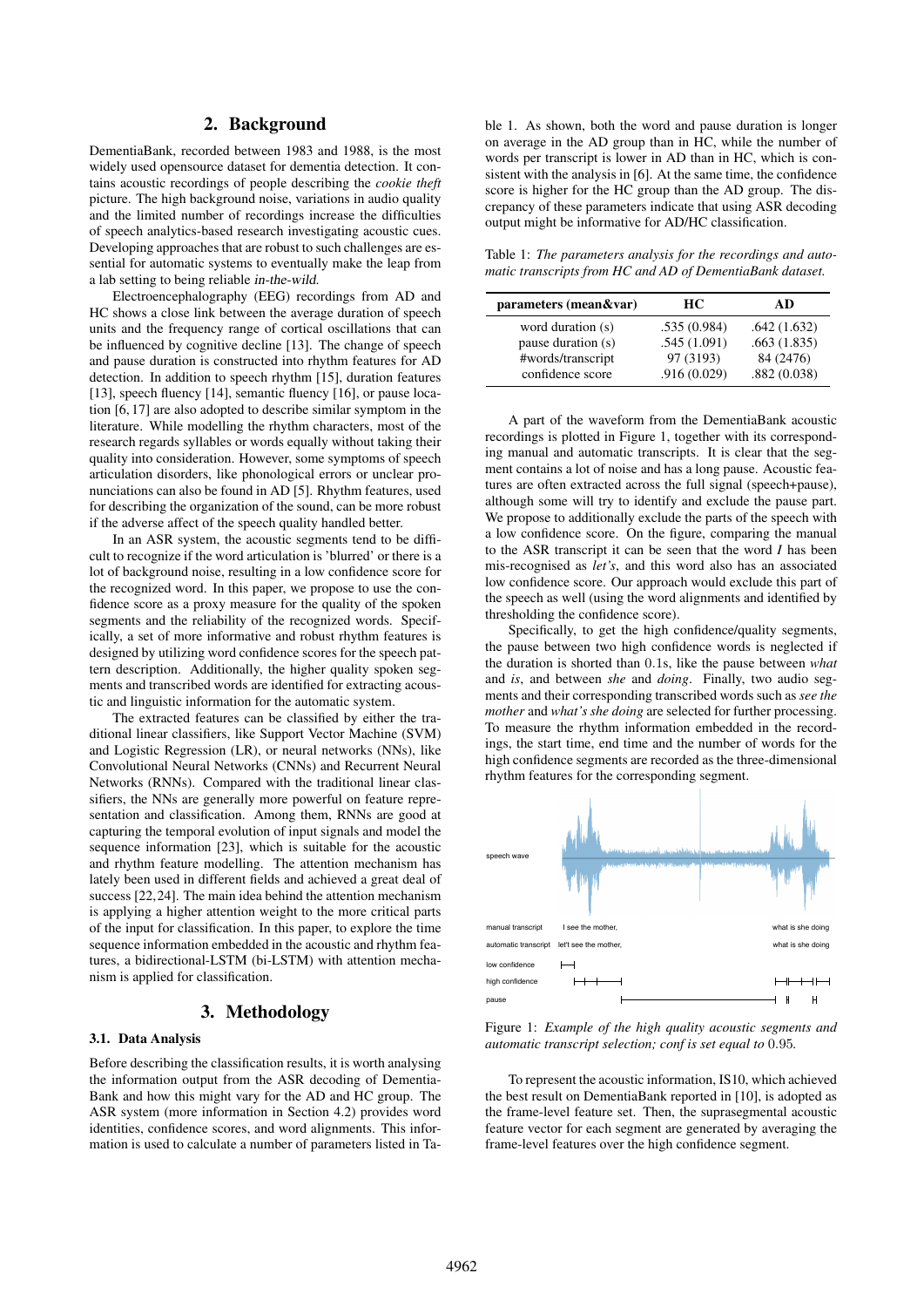#### 3.2. Acoustic Features Classification

To classify the acoustic features of each recording composed into the suprasegmental feature vectors, a bi-LSTM with an attention mechanism is built as shown in Figure 2. The bi-LSTM contains two sub-networks for the forward and backward sequence information modelling. The output of the  $i_{th}$  segment  $\hat{h}_i$  is represented by an element-wise sum on the outputs of the two sub-networks, and works as the input of the attention layer.



Figure 2: *Bidirectional LSTM model with attention*

The attention function is defined as follows:

$$
u_i = \tanh(Wh_i + b)
$$
  
\n
$$
\alpha_i = \frac{\exp(u_i^T u)}{\sum_i \exp(u_i^T u)}
$$
  
\n
$$
y = \sum_i \alpha_i h_i.
$$
\n(1)

where  $u_i$  can be regarded as the hidden representation of  $h_i$ through a one-layer MLP. The importance of each hidden representation is measured by the normalized similarity between  $u_i$  and  $u$ . The vector  $u$  can be regarded as a high-level representation of the fixed query "what is the important information in the fixed input"  $[25]$ . It is randomly initialized and jointly learned during the training process. The final recording-level feature vector  $y$  is classified on a dense layer with a  $sigmoid$ function.

### 4. Experiment Setup

### 4.1. Dataset

Our experimental task is the binary classification based on the DementiaBank dataset. Originally, there were 551 recordings from 293 speakers, but the diagnostic class for some of the participants changed during their follow-up (mostly for people with mild cognitive impairment (MCI) converting to AD). After removing them, 222 samples from 89 HC and 255 from 168 AD were selected. To evaluate our proposed method, speakerindependent 10-fold cross-validation (CV) was used. 8 folds were used for training (training set), 1 fold for evaluation (development set) and 1 fold for testing (test set). More information about the selected recordings and the 10-fold split were described in the paper [22] and the lists are available in  $G$ itHub<sup>1</sup>.

#### 4.2. Automatic Speech Recognition

To train the ASR, a 10-fold CV approach was also used with 9 folds of DementiaBank used for training and 1 for testing. The Kaldi's Librispeech [26] recipe was followed to train a base Time delay neural network (TDNN) acoustic model. Then using the transfer learning technique proposed by [27], 'transferring all layers', the acoustic model was adapted to the data in each fold (we followed a similar approach to [28] using only one epoch of training to get the best results). The language models were trained using the four-grams models gained from the transcripts in each fold interpolated with the four-gram of the Librispeech data set. To boost both the acoustic and language models, we added an extra dataset to the training set in each fold (the Hallamshire dataset [29]; 64 hours conversational recordings between doctors and patients). We achieved an average 32.3% WER for the ASRs, compared with 41.6% in [22].

#### 4.3. Pre-Processing of Audio and ASR Transcripts

As in [22], though automatically adding punctuation can decrease the performance compared with manually punctuation, it can benefit the results compared with using the ASR transcripts directly without considering the sentence boundary. To add punctuation in the ASR transcripts, the toolkit shared in github<sup>2</sup> was used and more information can be found in [30]. After punctuation, only the words with confidence higher than the *conf* threshold were left in the transcripts. For the acoustic features, the 76 dimensional IS10 frame-level features were extracted with the OpenSMILE toolkit [31] from the selected segments, before calculating the mean vector across time. The 3-dimension rhythm feature was extracted from each segment.

#### 4.4. Acoustic Classifier Configuration

For each fold, the bi-LSTM attention system described in Section 3.2 was trained with a 8-fold training set on a fixed number of epochs (20) and evaluated on the 1-fold development set at each epoch. The best model was selected based on the Fmeasure of the development set. All the results reported in our experiment were averaged across the 10-fold CV of the test set. The bi-LSTM units were set to 50 and attention layer dimension was 10. The batch size was set to 20. The maximum number of segments in each recording was set as 50 and zero-padding was used for recordings with fewer than 50 segments. Dropout with a rate of 0.5 was applied after the bi-LSTM and attention layer to avoid over-fitting. The network was optimized using *Adam* [32] with L2 regularization ( $\lambda = e^{-6}$ ). For fairness a constant random seed was used. In the final combined system, the fusion was achieved by concatenating the output of the attention layer with the linguistic document-level representation trained by the second attention layer described in [22]. For the combination system, apart from using a different number of epochs (30) and dropout rate (0.3), all other parameters were kept unmodified as in the hierarchical attention network [22] and the acoustic system described in Section 4.4.

#### 5. Result

#### 5.1. Analysis of Rhythm-related Features

To analyse the relationship between the designed rhythm features at different thresholds and the diagnostic class, Pearson's correlation value (r-value) and p-value are adopted as the criteria for the analysis shown in Table 2. The conclusions are summarized as follow:

1. The three-dimensional rhythm features (duration of included segments, duration of excluded segments, and num-

<sup>1</sup>https://github.com/YilinSpeechandNLP/Automatic-Hierarchical-Attention-Neural-Network-for-Detecting-AD

<sup>2</sup>https://github.com/ottokart/punctuator2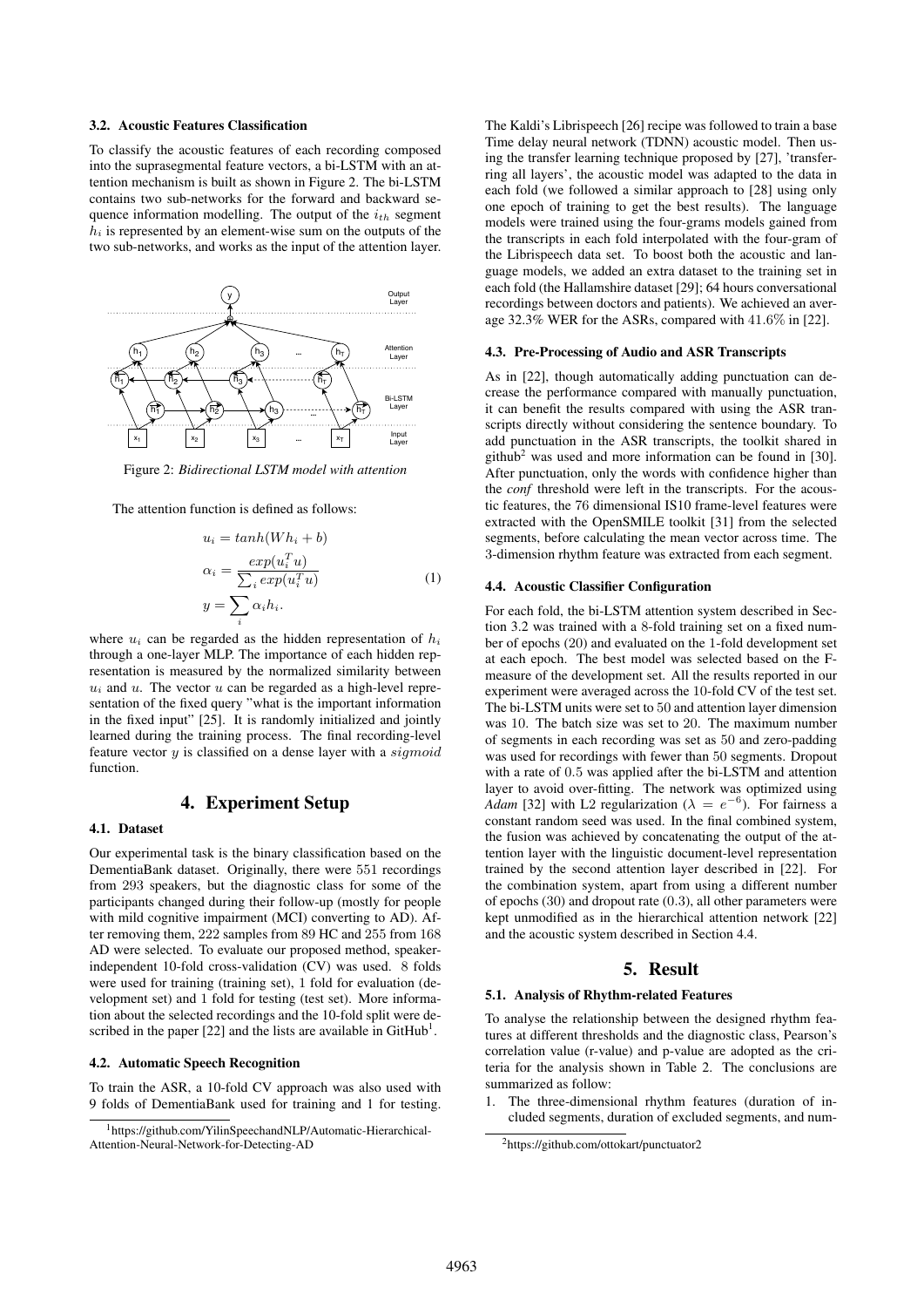Table 2: *The Pearson's correlation between the rhythm features with diagnostic class at different threshold; all p-values are* < 0.01*.*

| <b>Rhythm feature</b>    | threshold=0 | threshold= $0.5$ | threshold= $0.8$ | threshold=0.9 | threshold= $0.95$ | threshold=0.99 |
|--------------------------|-------------|------------------|------------------|---------------|-------------------|----------------|
| Include duration (in s)  | 0.075       | 0.063            | 0.045            | 0.044         | 0.040             | 0.037          |
| Exclude duration (in s)  | 0.136       | 0.153            | 0.183            | 0.171         | 0.173             | 0.169          |
| Number of words included | $-0.045$    | $-0.071$         | $-0.114$         | $-0.137$      | $-0.151$          | $-0.176$       |

ber of words in included segments) are all related to the confidence threshold as per their r-value.

- 2. For higher thresholds, the correlation increases between the number of words in the included segments and the diagnostic class, indicating that this features becomes more informative for classification in high-quality segments.
- 3. Compared with the duration of the excluded segments, the duration of the included segment is not that informative for classification. This should inform the rhythm feature extraction approach. In particular, more attention should be given to duration of pauses and the less clear words than the duration of the clearly spoken words.
- 4. Although the three-dimensional rhythm-related features show a different correlation between the threshold and the diagnostic class, increasing the threshold can increase the correlation between their absolute value addition and the diagnostic class.

#### 5.2. Acoustic based Results

For evaluating the influence of the confidence score threshold on the classification performance, the relationship between the threshold and F-measure for the development & test set is shown in Figure 3 for the combination of IS10 and rhythmrelated features and for IS10 only.



Figure 3: *The relationship between F-measure and word confidence threshold on evaluation set and test set.*

The conclusions are summarized as follows:

- 1. By comparing the results from the same feature sets, we find that increasing the threshold within a certain range can benefit the classification. The best F-measures on the development set is achieved with a threshold set to 0.8 and 0.95 on IS10 and IS10+rhythm feature sets respectively.
- 2. Comparing the red and blue lines with the same threshold proves the efficiency of the proposed rhythm features. The best test result improves from 62.15% to 70.75% after the three-dimensional rhythm-related features are included.

The results in Figure 3 show the benefit of the segmentselection approach on the acoustic features extraction. We further returned to our linguistic-based system in [22] to explore

whether that system would also benefit. In the following experiment, the threshold is fixed at 0.95.

Table 3: *The result of linguistic-based system with/without acoustic-based system.*

| Linguistic            | Acoustic                 | <b>F-measure</b><br>(dev) | <b>F-measure</b><br>(test) |
|-----------------------|--------------------------|---------------------------|----------------------------|
| Original transcripts  | ٠                        | 78.92%                    | 75.55%                     |
| High conf transcripts | $\overline{\phantom{a}}$ | 84.75%                    | 77.25%                     |
| High conf transcripts | IS10+rhythm 84.73%       |                           | 78.34%                     |

The transcripts produced by the ASR system are tested by the hierarchical system proposed in [22]. The result is shown in Table 3. Firstly, the system was rerun using the improved ASR system which saw the performance increase by 1.18% (from 74.37% [22] to 75.55%). After applying the segment selection approach proposed in this paper, the system using these transcripts with only high confidence words achieved an F-measure of 77.25%. The result demonstrates that low confidence words can decrease the quality of the transcripts for classification, and that is it better to ignore such segments. The last row of Table 3 reports the performance of the result of combining the two systems (acoustic and linguistic). After fusion, the system achieves a state-of-the-art result of 78.34%. Though better results were reported in [8, 33], those systems were not fully automatic. To the best of our knowledge, only the 67.21% Fmeasure (weighted average) and 62% F-measure (weighted average) reported in [9, 34] were achieved without any manual information included.

## 6. Conclusions

In this paper, a three-dimensional rhythm-related feature set was designed using the ASR decoding (confidence scores and alignment) information. Increasing the confidence score threshold within some range for segment selection was proven to be beneficial for the performance of the acoustic features extracted from the selected high-quality segments. Combining the designed rhythm features with acoustic features further improved the performance of the acoustic system. Finally, a state-of-theart automatic system for the DementiaBank dataset was composed by utilizing the acoustic information and linguistic information selected by the confidence score threshold. In the future, the knowledge learned on DementiaBank is expected to be applied to other datasets for more practical applications.

# 7. Acknowledgements

This work is supported under the European Union's H2020 Marie Skłodowska-Curie programme TAPAS (Training Network for PAthological Speech processing; Grant Agreement No. 766287).